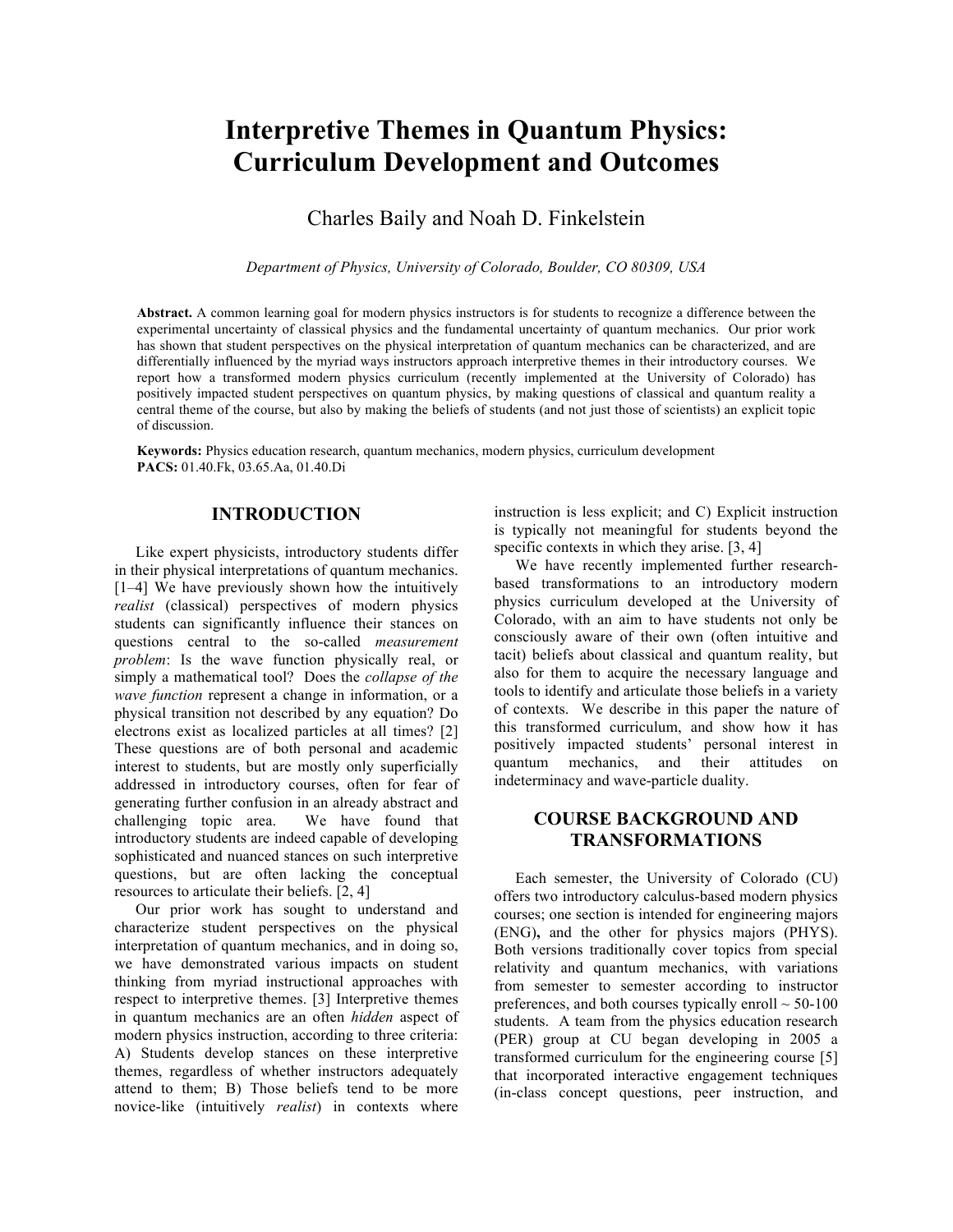computer simulations [6]), as well as revised content intended to emphasize reasoning development, model building, and connections to real-world problems. The progression of quantum physics topics in this course can be broken into three main sections: classical and semi-classical physics; the development of quantum theory; and its application to physical systems.

Informed by our own research into student perspectives, we recently introduced further transformations to this modern physics curriculum, primarily in the middle section of the course. The objectives of these transformations were to: (a) make *realist* expectations explicit; (b) provide *evidence* against those expectations; and (c) attend to student attitudes on interpretive themes across a broad selection of topics. The weekly homework assignments consisted of online submissions and written, long-answer problems; there was a broad mixture of conceptual and calculation problems, both requiring short-essay, multiple-choice, and numerical answers. An online discussion board was created to allow students to anonymously ask questions and provide answers to each other (which afforded us many opportunities to gauge the accessibility of the new material to students). In lieu of a long answer section on the final exam, students were asked to write a 2-3 page (minimum) final essay on a topic from quantum mechanics of their choosing, or to write a personal reflection on their experience of learning about quantum mechanics (an option chosen by  $~40\%$ of students). As opposed to a formal term paper, this assignment was meant to give students the opportunity to explore an aspect of quantum mechanics that was of personal interest to them.

Following our treatment of the Bohr model of hydrogen (where the localized existence of electrons is *assumed*), we developed a semi-classical model of atomic magnetic moments, and their classically expected behavior in magnetic fields (Stern-Gerlach experiments).<sup>\*</sup> This topic naturally invokes ample discussion on the counter-intuitive results of repeated spin-projection measurements, the need for probabilistic descriptions in quantum mechanics, and the physical meaning of superposition states. Progressing into distant correlated measurements (*quantum entanglement*, *locality*, *completeness*, *hidden-variables*), we developed working definitions of multiple quantum interpretations (e.g. *Realist*, *Copenhagen*, *Matter-Wave* [2,4]), framed in terms of the historic debate between Albert Einstein and Niels Bohr. [8] We then proceeded to engage students in an extended argument (with us, and amongst themselves) against *realist* interpretations of quantum phenomena. This argument was *extended* in two senses: 1) We

were able to augment a number of standard topics (e.g., the uncertainty principle, atomic models) with discussions of interpretive themes; and 2) We introduced several entirely new topics (e.g., delayedchoice experiments) that created additional opportunities for students to explore the differences between data, interpretation, and scientific theory. In their end-of-term reflective essays, the topics most frequently cited by students as having influenced their perspectives on quantum physics were the singlequanta experiments with light and matter.

#### **Single-Quanta Experiments**

Single-photon and *delayed*-*choice* experiments demonstrate the dualistic nature of light, and provide strong evidence for nonlocal interpretations, but are only meaningful to students if the details and results of the experiments are accessible to them. We therefore omitted from our lectures extraneous technical details, while still focusing on the process of designing the experiments and creating an adequate photon source. A guiding principle for this course was to avoid (as much as possible) the expectation for students to accept our assertions as a matter of faith. And so rather than simply describing what the experimentalists had meant to demonstrate, and then informing students of their success, we presented them with actual data from original sources. [9-11] Student discussions on the implications of each of three singlephoton experiments were inspired by "clicker questions" interspersed throughout lecture. [FIG. 1]

Double-slit experiments with electrons demonstrate the dualistic nature of matter, in that they are individually detected as localized particles, but collectively form an interference pattern over time. When only one electron is present in the apparatus at a



**FIGURE 1.** This sample concept question can serve to generate in-class discussion on the differences between experimental data and a physical interpretation of that data.  $[BS = Beam Splitter; M = Mirror; PM = Photomultiplier;$  $N =$  Counter.

 <sup>\*</sup> This approach was partly inspired by D. F. Styer. [7]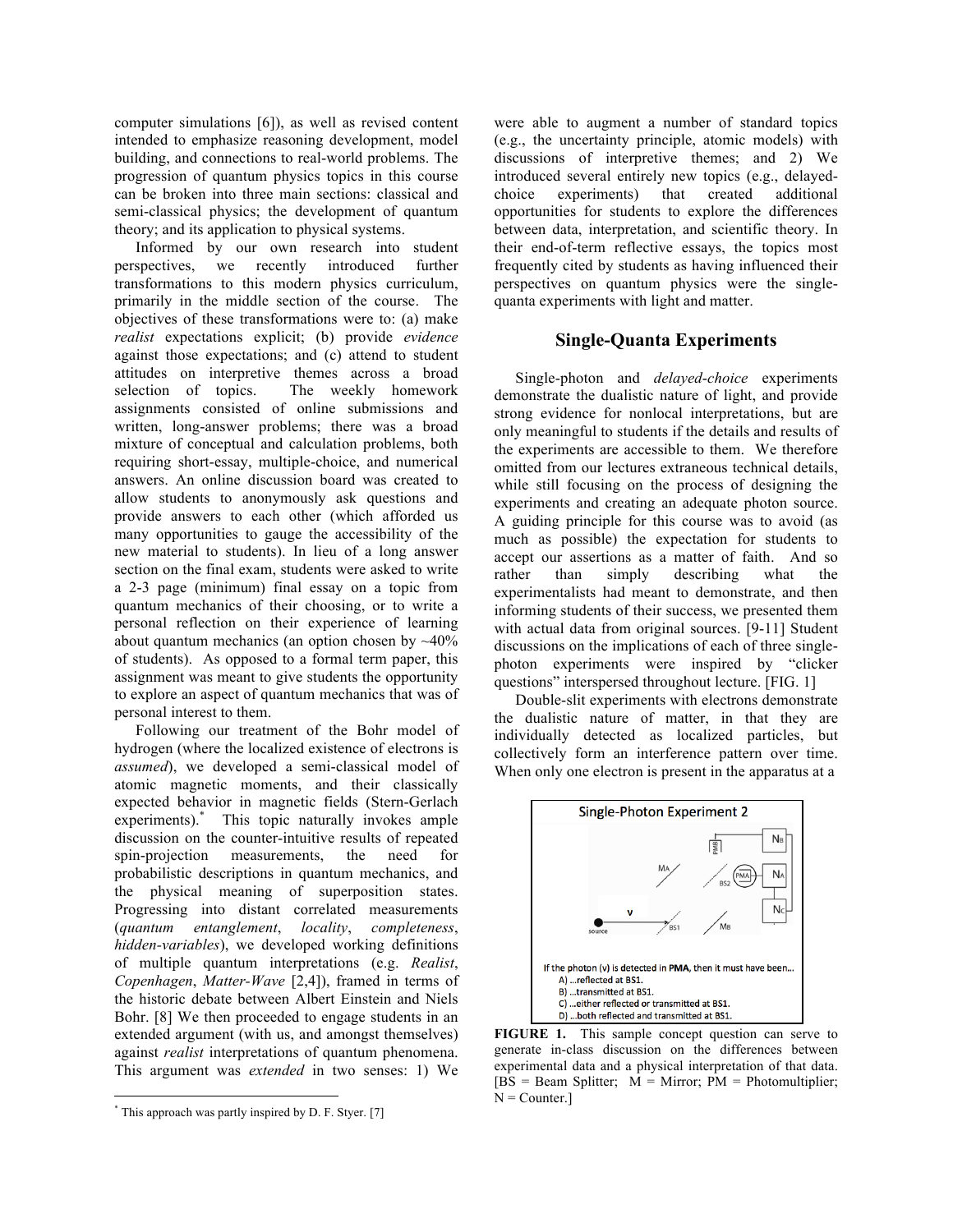time, we observe the same results, and may *interpret* this as each electron *interfering with itself* as a delocalized wave, and then collapsing to a point in its interaction with the detector. Although this phenomenon may be adequately demonstrated in class using the Quantum Wave Interference PhET simulation, [13] we sought in this course to emphasize connections between theory, interpretation, and experimental evidence, and so augmented these lectures with data from some recently realized doubleslit experiments. In 2008, Frabboni, et al. reported their fabrication of a double-slit opening in gold foil on a scale of tens of nanometers (including STM images thereof), and demonstrated electron diffraction with both slits open, as well as its absence with one slit covered. [14] Tonomura, et al. produced a movie [15] that literally shows single-electron detection and the gradual buildup of a fringe pattern. [11] Students from prior modern physics courses had often been skeptical as to whether this experiment (where only a single particle passes through the apparatus at a time) could actually be done in practice  $-$  in this way, they were able to observe the phenomenon with their own eyes.

#### **COMPARATIVE OUTCOMES**

In order to gauge the impact on student thinking, we compare several outcomes from this course incorporating interpretive themes [ENG-INT] with three other recent modern physics offerings at CU. All four courses were large-lecture (N=60–100 for each), utilized interactive engagement in class, and varied in their instructional approaches with respect to interpretation in quantum mechanics. These differences may be best illustrated by how each instructor addressed in class the double-slit experiment with electrons. The *Realist/Statistical* instructor [ENG-R/S] taught that each particle passes through one slit or the other, but that determining which one will disrupt the interference pattern. The *Matter-Wave* instructor [ENG-MW] promoted a wave-packet description where each electron propagates through both slits and then becomes localized upon detection. The *Copenhagen*/*Agnostic* instructor [PHYS-C/A] touched on interpretive questions, but ultimately emphasized predicting features of the interference pattern (mathematical calculation). ENG-MW is the engineering course most similar to ENG-INT (and to the original transformed curriculum), in that similar lecture materials were used, and interpretive themes were discussed near the end, but in that course without specific reference to atomic systems. PHYS-C/A is a class for physics majors that also used many of the same lecture materials, but with less emphasis on interpretation.

Student interest in quantum mechanics at CU *before* instruction in modern physics is moderately high, at an average between 75-80% favorable. [FIG. 2] However, their *post*-*instruction* interest typically decreases (to below 70%), with negative responses increasing significantly  $(p < 0.001)$  – nearly 1/3 of our engineering students would *not* agree that quantum mechanics is an interesting subject after having learned about it in modern physics! This alone seems sufficient reason for introducing further transformations to our typical curriculum. Students from ENG-INT were nearly unanimous (98%) in their reported interest in quantum physics, and not one student responded with a negative opinion. [Relative to the number of students who completed the final exam, the response rate for the ENG-INT postinstruction survey was ~90%.]



**FIGURE 2.** Average pre- and post-instruction student responses to the statement: *I think quantum mechanics is an interesting subject*.  $N \sim 50{\text -}100$  for each semester; error bars represent the standard error on the proportion.

ENG-MW, PHYS-C/A and ENG-INT all offered similar discussions of the Schrödinger model of hydrogen, with a few notable exceptions. Like the first two courses, ENG-INT showed how Schrödinger predicted zero orbital angular momentum for an electron in the ground state, and contrasted this result with the predictions of Bohr and de Broglie. But we continued by arguing how this has implications for the physical interpretation of the wave function – for (as the argument goes) how could conservation of angular momentum allow a localized particle to exist in a state of zero angular momentum in its orbit about the nucleus? More importantly, having already established language and concepts specific to interpretive themes in quantum mechanics, we were able to identify the position of an atomic electron as yet another example of a hidden variable, which we had argued throughout don't exist as a matter of principle. ENG-INT is the only course among these four where a significant majority of students chose at the end of the semester to disagree with the idea of localized atomic electrons. [FIG. 3]